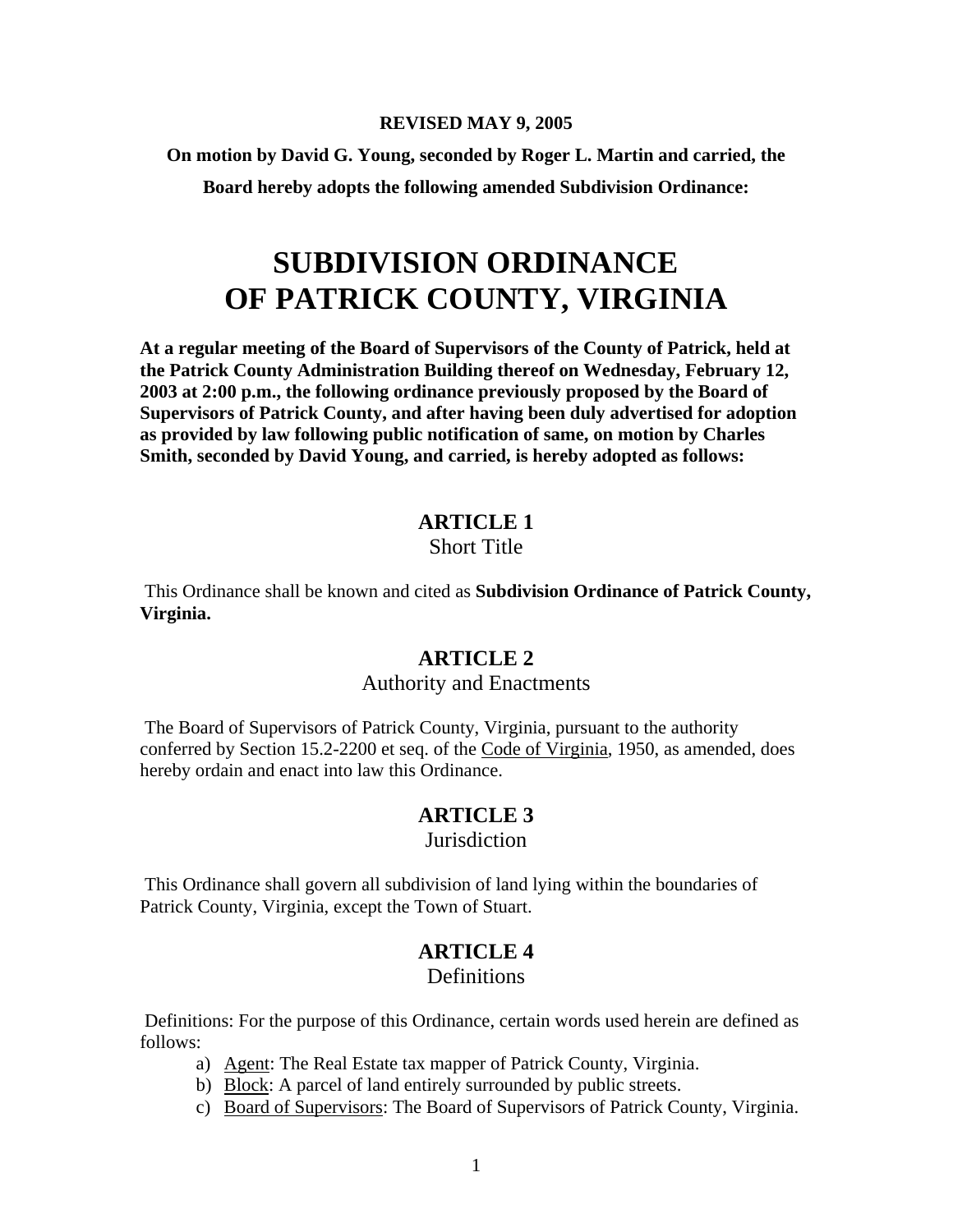- d) Building Setback Line: A line establishing the minimum allowable distance between the nearest portion of any building and the V.D.O.T. right of way line. The set back line shall be 25 feet.
- e) Cul-de-sac Street: A street with only a single means of ingress and egress and having a turnaround of at least 75 feet in diameter for a safe and convenient reverse traffic movement.
- f) Family Member: An immediate family member including a child, spouse, sibling, grandchild, grandparent or parent. Sibling shall include half siblings and child shall include step children.
- g) Highway Engineer: The resident engineer employed by the Virginia Department of Transportation.
- h) Lot: A numbered and recorded portion of a subdivision.
- i) Lot line revision: A change in the lot lines of existing parcels of property which will create a combined lot with one tax identification number and will not leave a substandard remnant.
- j) Monument: A metal rod  $\frac{1}{2}$  inch or more in diameter and 24 inches or more in length imbedded 20 inches or more to designate a fixed point, buried vertically in the earth, designed for maximum permanency, by a surveyor to mark corners.
- k) Planning Commission: The Planning Commission of Patrick County, Virginia.
- l) Plat: Includes the terms map, plan, plot, replat, or replot; a map or plan of a tract or parcel of land which is to be, or which has been subdivided.
- m) Remnant: The lands remaining from a tract or parcel of land created by a conveyance or subdivision of land.
- n) Street: A dedicated and accepted public right of way for vehicular traffic in compliance with V. D.O.T. requirements.
- o) Site Plan: A proposal for a development or a subdivision including all covenants, grants or easements and other conditions relating to use, density of development, common open space, public facilities, and such other information as required by this ordinance.
- p) Substandard Lot: Any lot containing a total area of less than one acre, or, in the case of a lot served by local government provided public water and public sewer lines, any lot containing a total area of less than one half acre. Land area within a street right of way shall not be included in the measurement of the lot size to determine substandard lots.
- q) Subdivider: Any person, firm, partnership, association, corporation, estate or trust, or any other group or combination acting as a unit, dividing or proposing to divide land so as to constitute a subdivision as herein defined. Any such entity is a subdivider if it conveys a parcel consisting of an area less than 2 acres from one or more tracts or if such entity conveys a parcel leaving as a remainder tract a parcel less than 2 acres.
- r) Subdivision: A "subdivision" shall include all divisions of a tract or parcel of land into two (2) or more lots, building sites, or other divisions of land creating one or more lots less than 2 acres in size. However the following shall not be included within this definition nor be subject to the regulations prescribed by this Ordinance.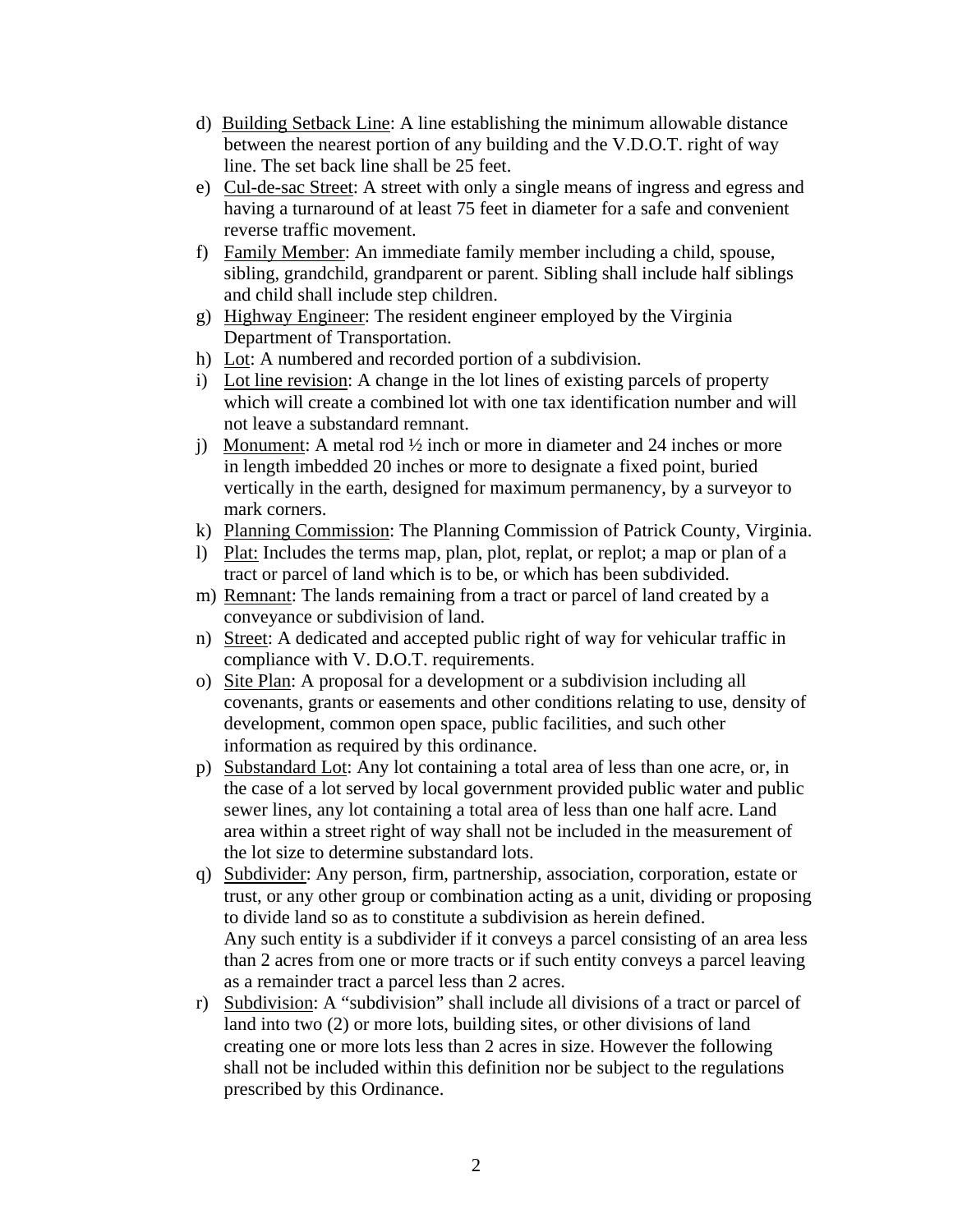- 1. Any lot line revision of boundary lines and which is identified as such on the instrument creating such conveyance.
- 2. The public acquisition by purchase of strips of land for the widening or opening of streets and the abandonment of strips of land created by the relocation of public streets.
- 3. Any division of land which may be ordered by the Circuit Court, Commonwealth of Virginia or the United States.
- 4. A conveyance of a parcel to an immediate family member of the owner provided that the conveyance shall comply with the minimum lot size for the purpose of building or setting a residence upon the parcel. The owner may convey no more than one parcel to each family member for the lifetime of the owner unless otherwise in compliance with this ordinance and the conveyance shall provide for an easement of right of way of not less than 20 feet in width for access to a public street.
- *5*. Any substandard lot which is restricted to, or dedicated for, use as a cemetery for the interment of human remains, and which includes express language of such restriction or dedication in the instrument creating such lot.

# **ARTICLE 5**

## Application

- a) Every subdivider of land within the boundaries of Patrick County shall submit to the Planning Commission plats and required information pertaining to the subdivision which shall conform to the requirements set forth in this Ordinance.
- b) No construction activity of any kind, including grading, installation of improvements, and buildings shall begin on any land subject to this Ordinance without prior approval of the preliminary plat by the Planning Commission.
- c) No subdivider shall transfer or sell with reference to a plat any lot contained within a subdivision lying in the County's jurisdiction nor shall the County issue a building or construction permit until such subdivision and plat have been granted final approval by the Planning Commission in accordance with the procedure set forth in this Ordinance, and such plat has been duly recorded by the Clerk of the Circuit Court of Patrick County.
- d) The Clerk of the Circuit Court of Patrick County shall not record a plat of subdivision until after approval has been given of the Final Plat by the Planning Commission or in case of appeal, the Board of Supervisors in accordance with the procedures set forth in this Ordinance, evidenced in writing on the original of the Final Plat and shall not admit to record any plat containing a roadway within the boundary of the aggregate of all lots shown unless such plat contains the following language conspicuously on its face: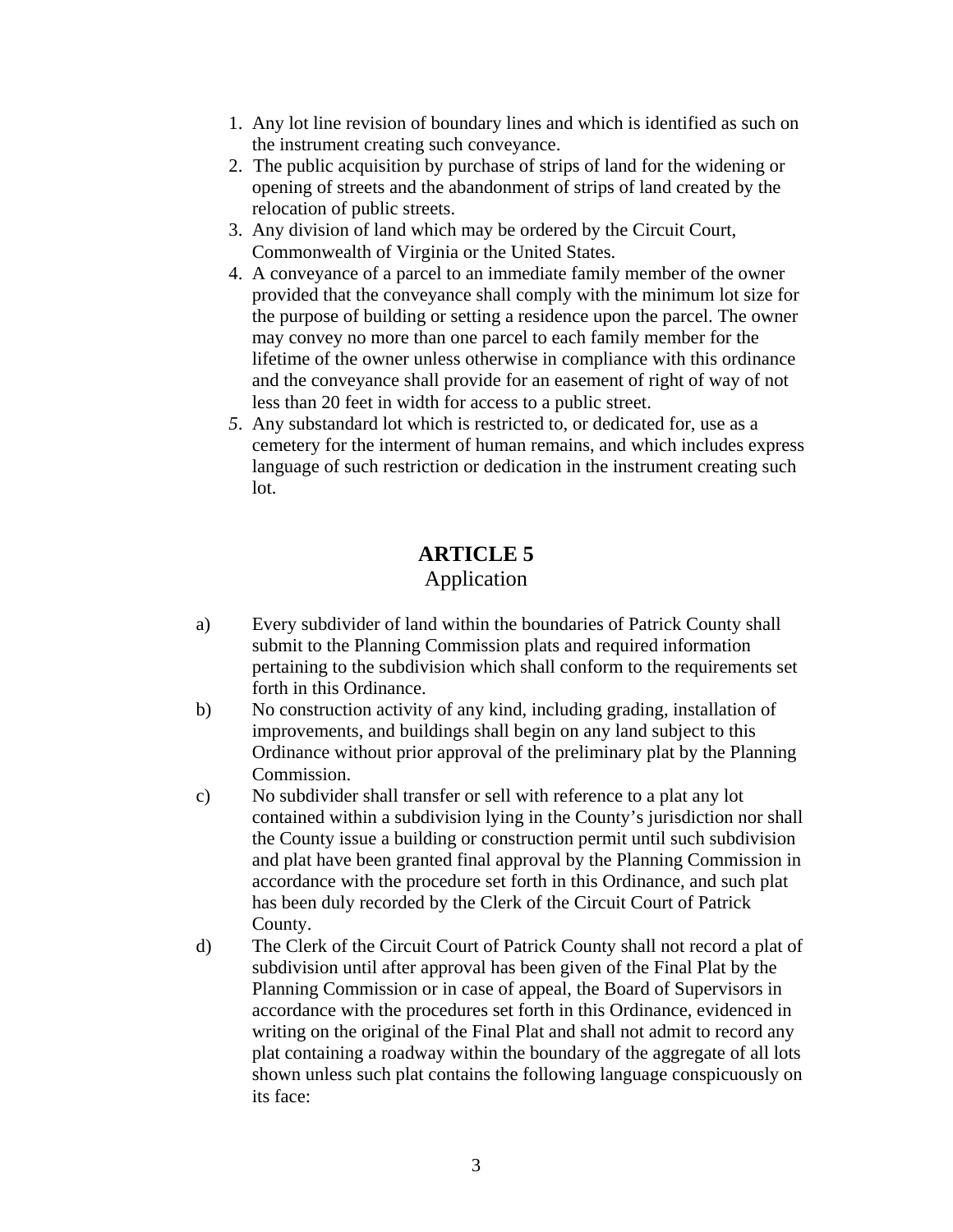THE ROADS AND RIGHT-OF-WAYS AS SHOWN HEREON ARE FOR PURPOSES OF ILLUSTRATION ONLY, AND THEY HAVE NOT, NOR ARE THEY REQUIRED TO BE, DEDICATED FOR USE AS PUBLIC ROADS OR RIGHT-OF-WAYS NOR TO BE MAINTAINED AS SAME.

- e) The County will not allow the extension of water or sewer mains or permit any utility connections or provide any public service to any subdivision unless it conforms to the provisions of this Ordinance. No subdivision shall be approved until all lots therein have been approved either for a central water and sewer system or an individual septic and water system.
- f) No subdivision shall be approved where sanitary sewers are not provided without written approval from the health department consisting of a statement that the area contained in each subdivision lot is satisfactory for the installation of septic tanks.
- g) Nothing in this Ordinance shall prevent the installation of privately owned water distribution systems or sewage collection and treatment facilities, provided however, that any such installations must meet all of the requirements of the Department of Environmental Quality, the State Health Department, and any other State or local regulatory body having authority over such installations.
- h) All lots hereafter established or conveyed shall have a minimum of fifty (50) feet frontage on a street or a private roadway with deeded access to a street. Provided that strips of land conveyed in fee simple for the purpose of ingress and egress to rear lots shall not have the area of the roadway strip included in the area measured for minimum lot size.

# **ARTICLE 6**

# Preliminary Plats

- a) Filing: Whenever a subdivision is proposed to be made and before any sale of the subdivision as a whole or any part thereof is made, the owner or proprietor of a proposed subdivision, or his duly authorized representative, shall file the original and eight copies of a preliminary plat of the proposed subdivision with the Secretary of the Planning Commission at least ten (10) days prior to the Planning Commission's next regularly scheduled meeting.
- b) Contents; Approval: The subdivider shall present to the Secretary of the Planning Commission a preliminary plat, plainly marked as such, preferable on a scale of one inch equals one hundred feet, showing the following:
	- 1. Subdivision name.
	- 2. Name and address of the record owner of the land proposed to be subdivided and the owner or proprietor of the subdivision, and the surveyor.
	- 3. The location, width and names of all existing or platted streets or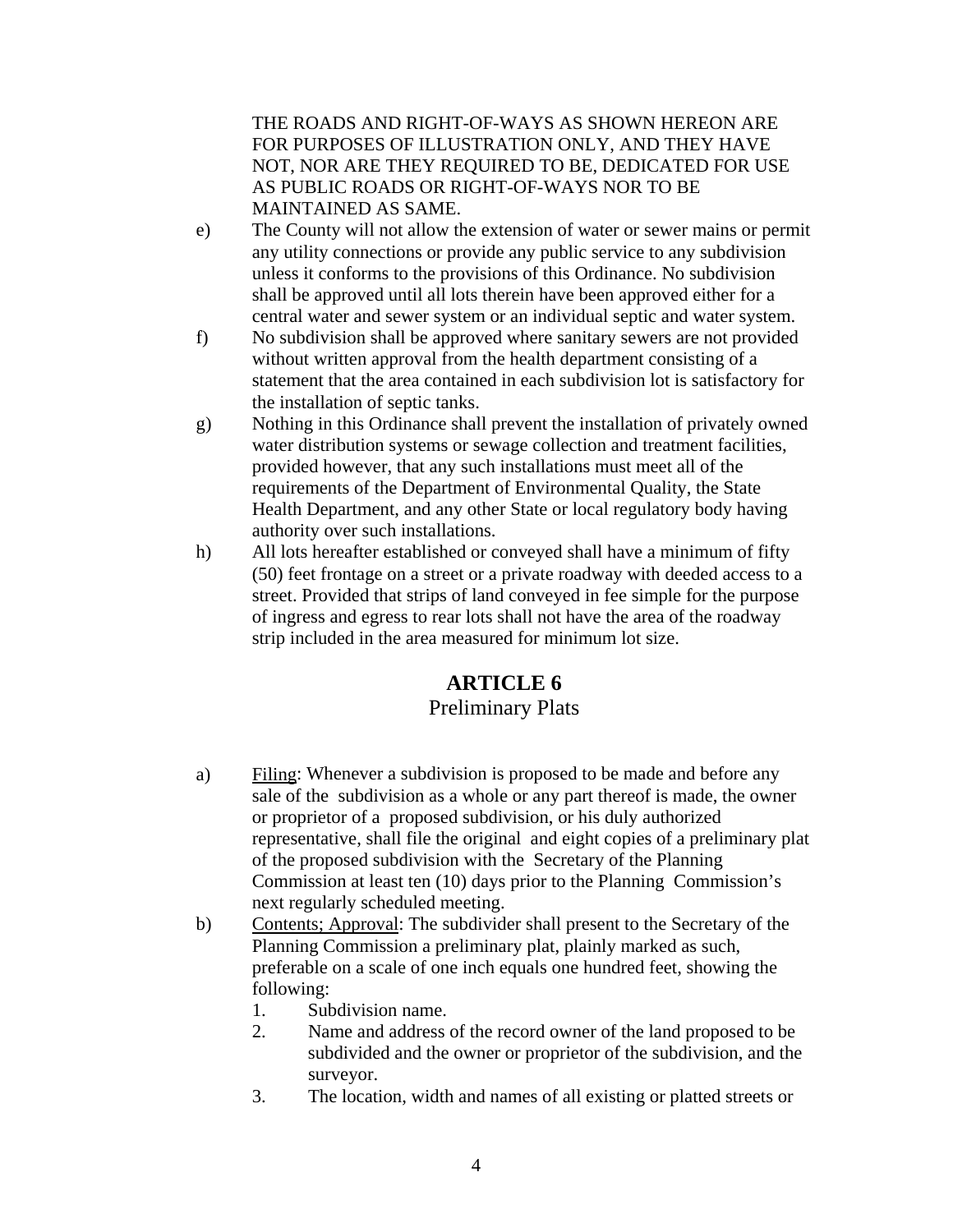other public ways within or adjacent to the subdivision; existing permanent buildings; natural watercourses; and other important features.

- 4. Location and names of adjoining subdivisions or names of the owners of adjoining lands, together with accurate legal references.
- 5. Profile of each street with proposed grades, if required.
- 6. All parcels of land designated for future street widening shall be dedicated.
- 7. Location and dimensions of all easements.
- 8. Lot lines indicating dimensions and acreage.
- 9. Flood zone designations.
- 10. A vicinity sketch indicating the nearest streets.
- 11. Topography map on a suitable scale and contour intervals when required by the agent.
- 12. Date, scale of plat and north point of map. True meridian shall be used where practicable; otherwise, the date of the magnetic meridian shall be given.
- c) The preliminary plat shall be approved or disapproved or approved with modifications not later than sixty (60) days after the date it is presented to the Planning Commission and considered at a regular meeting thereof. If conditional approval or disapproval is given, the reasons for such action shall be stated in writing. If the Planning Commission fails to act prior to the expiration of the said 60 day period, the subdivider may request approval of the preliminary plat by the Board of Supervisors at its next regularly scheduled meeting.
- d) Unless a final plat or request for extension is filed with the Secretary of the Planning Commission within six (6) months after the approval of the preliminary plat, the preliminary plat shall thereupon become void and shall be so marked by the Secretary. Provided, that if the subdivider has begun site and/or facility development and has provided a performance bond or security approved by the Planning Commission, the time for recordation may be extended to one year or for a period agreed upon in the security agreement.
- e) One copy of the preliminary plat shall be returned to the owner or proprietor of the subdivision, or his representative, with the date of the approval or disapproval noted thereon with the signature of the Chairman.
- f) The subdivider shall present to the County Building Inspector an erosion and sediment control plan which shall indicate the methods to be utilized in minimizing potential erosion and sediment, both during construction and upon completion of the subdivision, such plan and control methodology to be developed in accordance with this ordinance and the erosion and sediment control ordinances.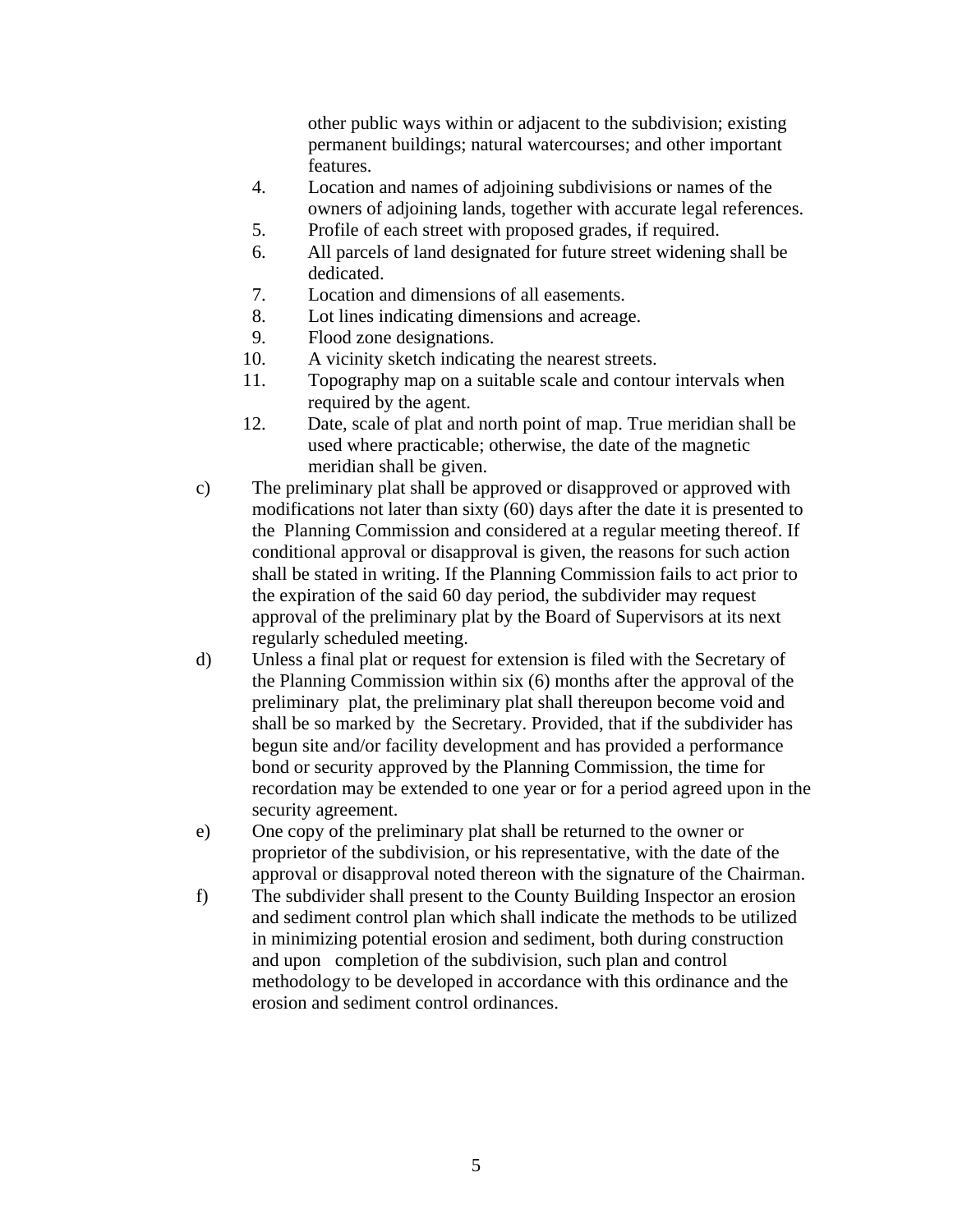# **ARTICLE 7** Final Plats

- a) Single Lot: Single lot conveyances, plats, and family subdivisions may be administratively approved by the Agent provided that the following minimum requirements are met:
	- 1. All lots are lot line revisions; or
	- 2. All lots conveyed or retained are 1 (one) acre or more in size; and
	- 3. All lots contain at least 50 feet of road frontage and provide for a permanent easement of right of way for a roadway of at least 20 feet in width for access to a public street.
	- 4. No more than one single lot conveyance of less than 2 acres from a larger tract may be administratively approved over a 12 month period.
	- 5. All single lot conveyances by a subdivider of less than 2 acres must be submitted to the Agent for review and approval prior to recordation by the Clerk.
	- 6. No lot of less than 2 acres shall be subdivided, transferred or sold unless a final plat of the lands conveyed has been approved and recorded pursuant to this Ordinance.
	- 7. No conveyance of any lot creating a remnant of less that 2 acres shall be subdivided, transferred or sold unless a final plat of the remnant has been approved and recorded pursuant to this Ordinance.
- b) Filing: The owner or proprietor of the subdivision shall file with the Secretary of the Planning Commission final subdivision plats within 6 months of approval of the preliminary plat. One copy of street profiles with grades or topographic map, if required, shall also be filed with the Secretary.
- c) Form: The final subdivision plat shall be prepared by a certified land surveyor or civil engineer and shall be clearly and legibly drawn in compliance with the Virginia Public Records Act, section 42.1-76 et seq. The final plat shall comply with all standards of practice and conduct as set forth and as amended by the Board of Architects, Professional Engineers, Land Surveyors, Certified Interior Designers and Landscape Architects. Any final plat that must be reviewed by the Planning Commission (i.e. a plat that cannot be administratively reviewed by the Agent), shall be drafted in compliance with the Virginia Coordinate System as set forth in Section 55-287, et seq. of the 1950 Code of Virginia, as amended. The original and two copies shall be submitted to the Secretary. After approval, the original and one copy shall be returned to the owner or proprietor of the subdivision for recordation in the precise form as approved.
- d) Contents; Monuments: In addition to the requirements for the preliminary plat, the final plat shall show:
	- 1. Sufficient data to readily determine the location, bearing and length of every street line, lot line, block line and boundary line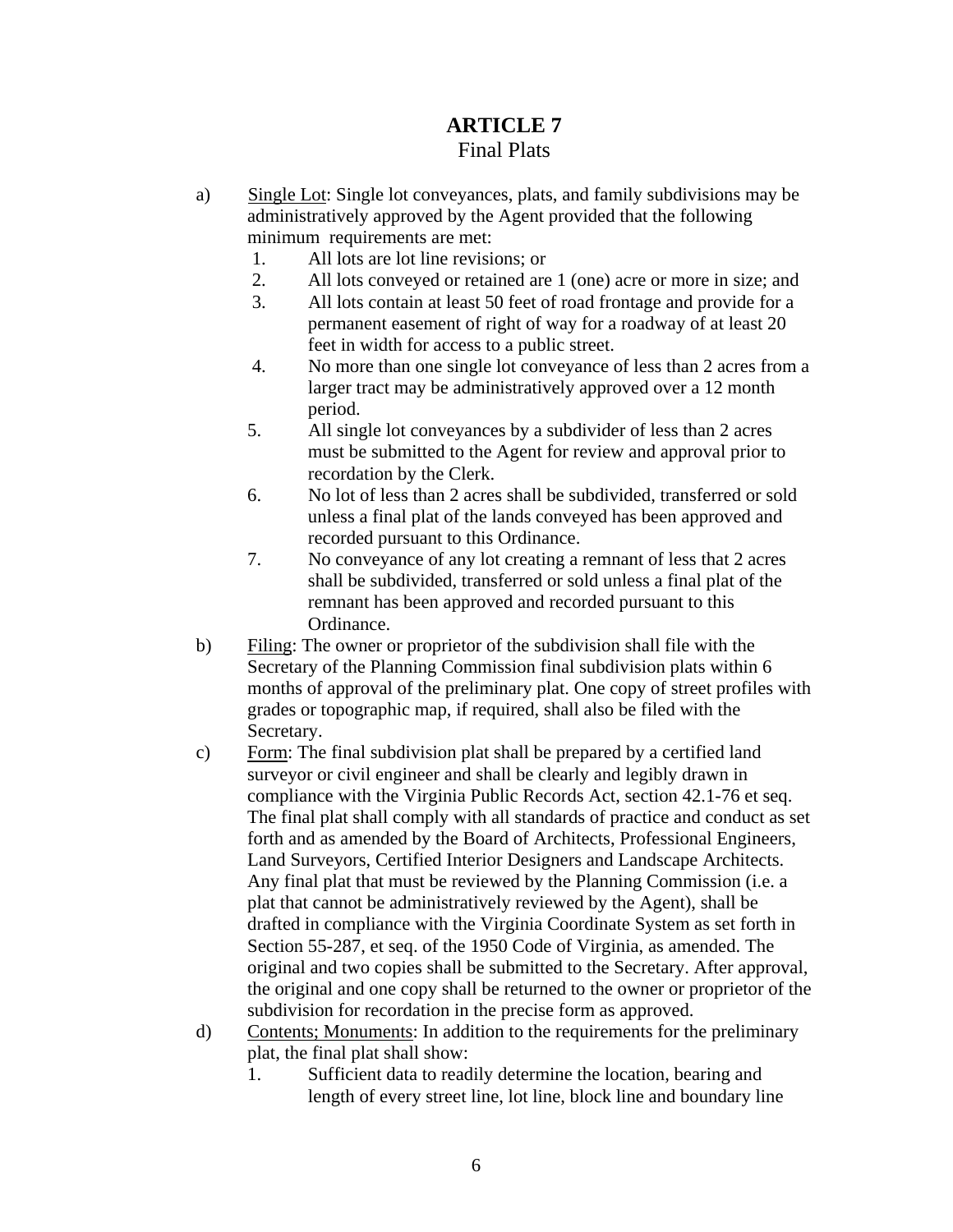and to reproduce the same on the ground from permanent monuments. Linear dimensions shall be in feet and decimals.

- 2. The names of all streets and the name of the subdivision, a vicinity sketch, the north point, scale, date and utility easements.
- 3. A statement to the effect that the owner of the subdivision, as a condition precedent to the approval of the final plat and subdivision and the acceptance of the dedication if the roadways, streets and alleys shown thereon by the Planning Commission or, in case of appeal, the Board of Supervisors does, on his behalf and for his heirs, successors, devisees and assigns, specifically release the County from any and all claims for damages arising from the design, construction, maintenance or grade of any roadway, street, and/or alley as shown on the plat.
- e) Forms for Final Certifications: The following certificates shall be lettered or rubber stamped on the Final Plat in such a manner as to insure that said certificates will be eligible on any prints made there from:

#### 1. **Certificate of Approval by the Planning Commission**:

I, Chairman of the Patrick County Planning Commission, hereby certify that the said commission fully approved the Final Plat of the Subdivision entitled \_\_\_\_\_\_\_\_\_\_\_\_\_\_\_\_\_\_\_\_\_\_, on the \_\_\_\_ day of  $, 200$ .

> $\overline{\phantom{a}}$  ,  $\overline{\phantom{a}}$  ,  $\overline{\phantom{a}}$  ,  $\overline{\phantom{a}}$  ,  $\overline{\phantom{a}}$  ,  $\overline{\phantom{a}}$  ,  $\overline{\phantom{a}}$  ,  $\overline{\phantom{a}}$  ,  $\overline{\phantom{a}}$  ,  $\overline{\phantom{a}}$  ,  $\overline{\phantom{a}}$  ,  $\overline{\phantom{a}}$  ,  $\overline{\phantom{a}}$  ,  $\overline{\phantom{a}}$  ,  $\overline{\phantom{a}}$  ,  $\overline{\phantom{a}}$ Chairman

## **2. Certificate of Ownership and Dedication**:

 I (We) hereby certify that I am (we are) are the owner(s) of the property shown and described hereon and that I (we) hereby adopt this plan of subdivision with my (our) free consent, establish minimum building lines, and dedicate all streets, alleys, walks, parks, and other sites as noted. Furthermore, I (we) certify the land as shown hereon is within the jurisdiction of Patrick County, Virginia.

> \_\_\_\_\_\_\_\_\_\_\_\_\_\_\_\_\_\_\_\_\_\_\_\_\_\_\_\_\_\_\_\_\_ **Owner**

 $\overline{\phantom{a}}$  , and the contract of the contract of the contract of the contract of the contract of the contract of the contract of the contract of the contract of the contract of the contract of the contract of the contrac Owner

> \_\_\_\_\_\_\_\_\_\_\_\_\_\_\_\_\_\_\_ Date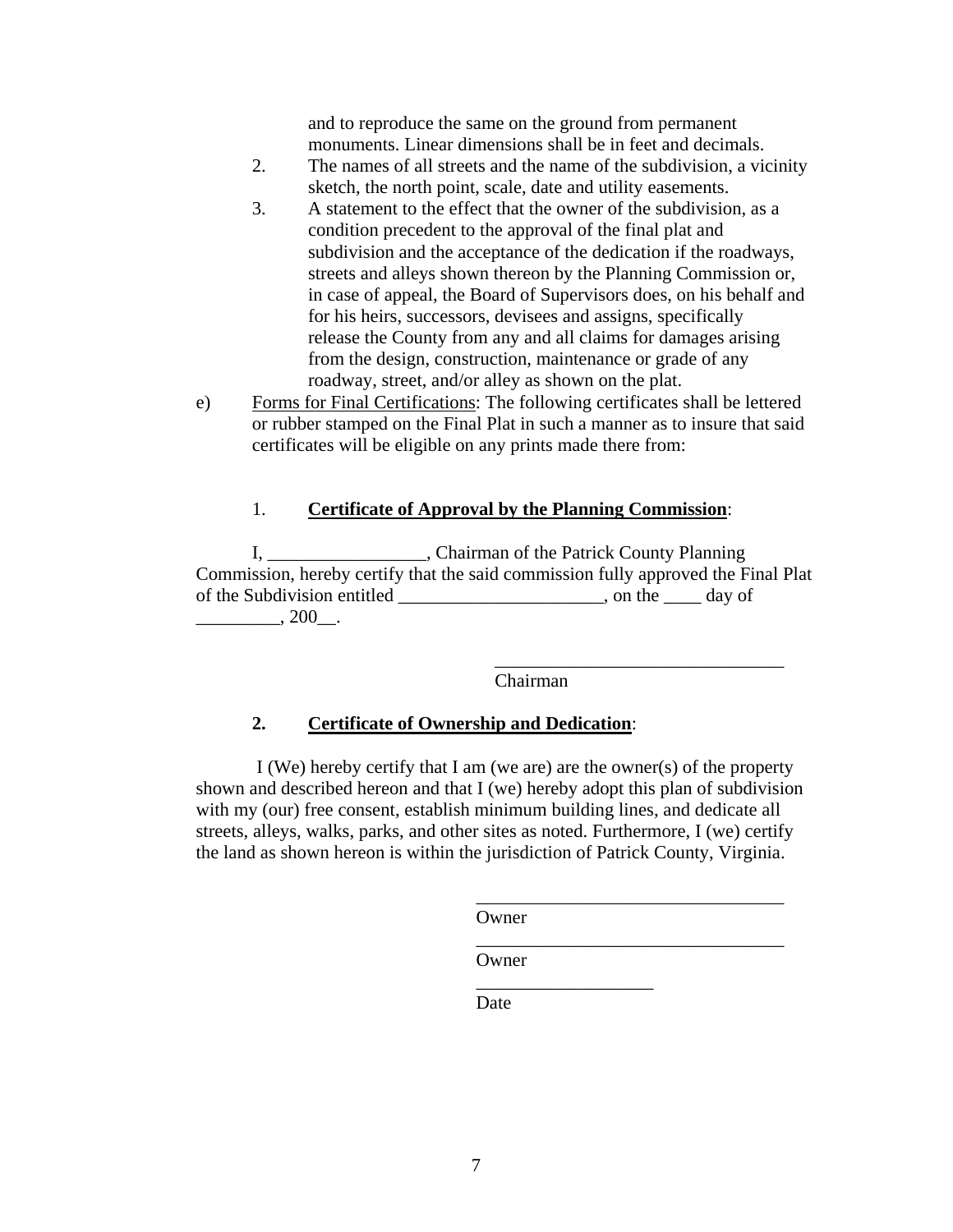#### **3. Certificate of Accuracy**:

I, \_\_\_\_\_\_\_\_\_\_\_\_\_\_\_\_\_\_\_\_\_\_\_\_\_, certify that this plat was drawn from an actual survey that I conducted; that the deed and map reference providing source of title are \_\_\_\_\_\_\_\_\_\_\_\_\_\_\_\_\_\_\_, that the boundaries not surveyed are shown as broken lines from information found in Book \_\_\_\_, Page\_\_\_\_\_; that this plat was prepared in accordance with the provisions of the Subdivision Ordinance of Patrick County, Virginia.

Witness my hand and seal, this \_\_\_\_\_\_ day of \_\_\_\_\_\_\_, 200\_.

 $\frac{1}{2}$  ,  $\frac{1}{2}$  ,  $\frac{1}{2}$  ,  $\frac{1}{2}$  ,  $\frac{1}{2}$  ,  $\frac{1}{2}$  ,  $\frac{1}{2}$  ,  $\frac{1}{2}$  ,  $\frac{1}{2}$  ,  $\frac{1}{2}$  ,  $\frac{1}{2}$  ,  $\frac{1}{2}$  ,  $\frac{1}{2}$  ,  $\frac{1}{2}$  ,  $\frac{1}{2}$  ,  $\frac{1}{2}$  ,  $\frac{1}{2}$  ,  $\frac{1}{2}$  ,  $\frac{1$ 

 $\overline{\phantom{a}}$  ,  $\overline{\phantom{a}}$  ,  $\overline{\phantom{a}}$  ,  $\overline{\phantom{a}}$  ,  $\overline{\phantom{a}}$  ,  $\overline{\phantom{a}}$  ,  $\overline{\phantom{a}}$  ,  $\overline{\phantom{a}}$  ,  $\overline{\phantom{a}}$  ,  $\overline{\phantom{a}}$  ,  $\overline{\phantom{a}}$  ,  $\overline{\phantom{a}}$  ,  $\overline{\phantom{a}}$  ,  $\overline{\phantom{a}}$  ,  $\overline{\phantom{a}}$  ,  $\overline{\phantom{a}}$ 

Surveyor

Date

#### **4. Certificate of Approval by the Health Department:**

I, \_\_\_\_\_\_\_\_\_\_\_\_\_\_\_\_\_, Director of the Patrick County Health Department, hereby certify that the said Department fully approved, for the provision of water and sewer, the Final Plat of the Subdivision entitled  $\frac{1}{2}$  on the  $\frac{1}{2}$  day of  $\frac{1}{2}$ , 200.

> $\overline{\phantom{a}}$  ,  $\overline{\phantom{a}}$  ,  $\overline{\phantom{a}}$  ,  $\overline{\phantom{a}}$  ,  $\overline{\phantom{a}}$  ,  $\overline{\phantom{a}}$  ,  $\overline{\phantom{a}}$  ,  $\overline{\phantom{a}}$  ,  $\overline{\phantom{a}}$  ,  $\overline{\phantom{a}}$  ,  $\overline{\phantom{a}}$  ,  $\overline{\phantom{a}}$  ,  $\overline{\phantom{a}}$  ,  $\overline{\phantom{a}}$  ,  $\overline{\phantom{a}}$  ,  $\overline{\phantom{a}}$ Director (or designee)

f) Preparation: Every final subdivision plat shall be prepared by a competent surveyor or civil engineer duly licensed by the Commonwealth, who shall endorse upon each such plat a certificate signed by him setting forth the source of title of the owner of he land subdivided and the place of record of the last instrument or instruments in the chain of title to include at least the most recent deed. When the plat is of land acquired from more than one source of title, the outlines of the several tracts shall be indicated upon such plat.

- g) Approval Time for Recording: The final subdivision plat shall be approved if found to be in conformity with the requirements of law and of this Ordinance. Such plat shall be filed for recordation in the Clerk's Office of the Circuit Court of Patrick County within six (6) months after final approval thereof, otherwise, such approval shall be withdrawn and the plat marked void and returned to the owner.
- h) Recording Required Generally; Approval of Final Plat Required Prior to Recording: No lot or parcel of land shall be sold or transferred until the final subdivision plat of which the lot or parcel is a part has been recorded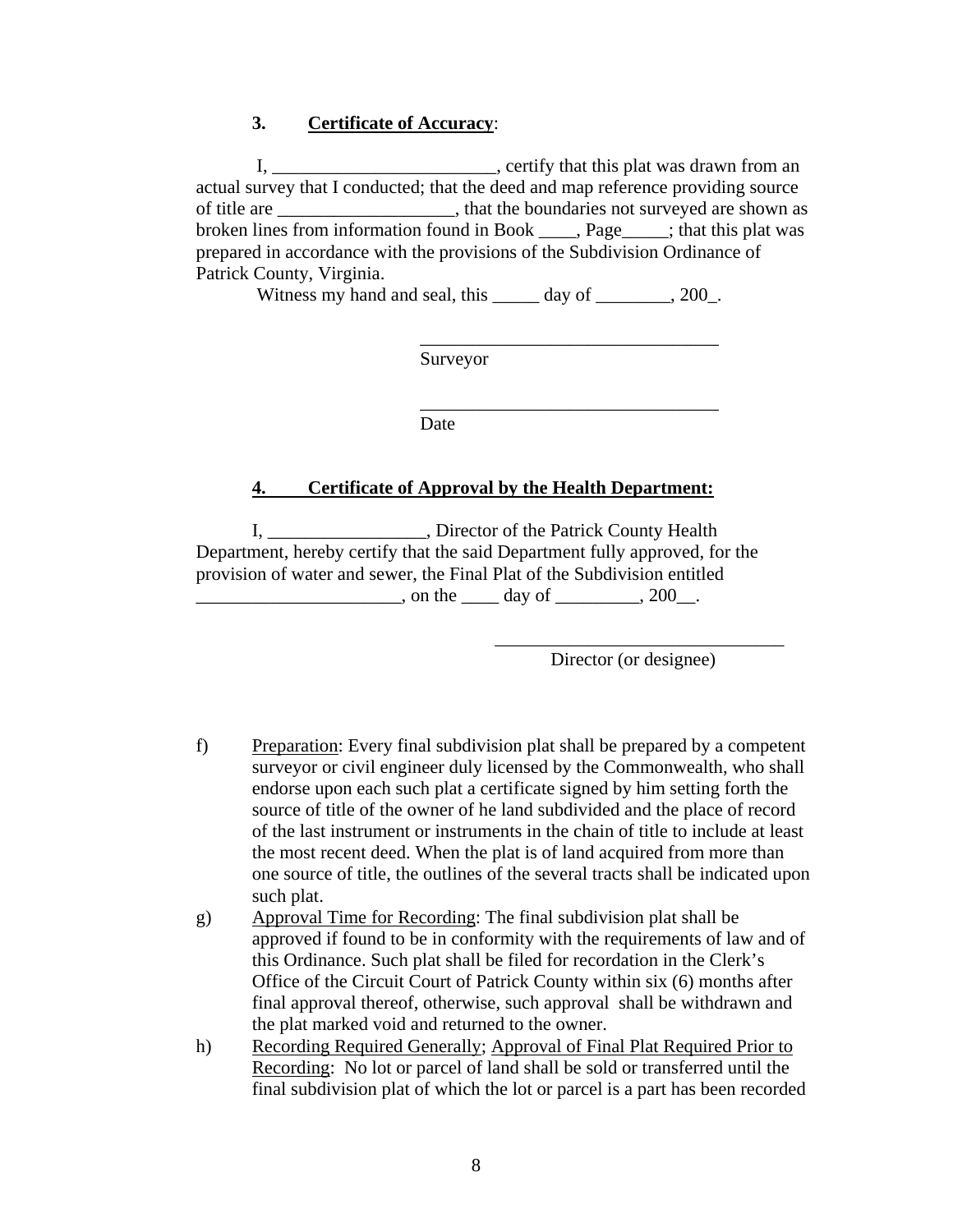as provided in this article. No final plat of a subdivision shall be recorded until it has been first submitted to and approved by the Planning Commission or in the case of appeal, the Board of Supervisors. No clerk of a court shall file or record a plat of a subdivision until such plat has been so approved.

- i) Recordation Required Prior to Issuance of Building Permit: The Building Inspector of the County shall not issue any permit for the erection of any building or structure to be located in any subdivision, until such plat has been recorded.
- j) Grading: Grading operations may begin following approval of the preliminary plat; provided, that such grading shall not be commenced until the subdivider has executed an agreement with the County in which he agrees to (1) satisfactorily complete all grading within the time specified; (2) plant, in accordance with plans and specifications approved by the Building Inspector, all slopes, and maintains such planting for a period of not less than one year; (3) undertake all erosion and sediment control measures in accordance with plans approved by the Building Inspector; (4) install all required street and utility improvements in accordance with plans and specifications approved by the Planning Commission; and (5) indemnify and hold harmless the County, County officials, agents of the County and County employees from any suit, claims or action for damages or any cost incurred by the County as a consequence of failure on the part of the subdivider to comply with the terms of this Ordinance and for any other liability arising out of the development, construction and approval process for the subdivision.
- k) Street Right of Way Width: Minimum street right of way widths shall be at least in accordance with the Virginia Department of Highways and Transportation's minimum requirements, which are in effect at the time of the submission of the final plat to the Planning Commission.
- l) Street Construction Requirements and Design Standards: All street construction requirements and geometric design standards such as street intersections, pavements and base design, street widths, grades, right of way and pavement radius, temporary turnarounds, and curves, shall be at least the minimum requirements of the Virginia Department of Transportation for acceptance into the State Secondary System which are in effect at the time of the submission of the final plat to the Planning Commission. All streets shall be designed to coordinate with other existing or planned streets within the general area as to location, widths, grades and drainage.
- m) Lots: All lots shall front upon a public street or a private roadway providing access to a public street. The size, shape, and orientation will provide satisfactory sites for buildings, wells and septic systems if not served by water and facilities meeting the requirements of Article 5, section g.
- n) Remnants: All remnants of lots below minimum size left over after subdividing of a tract must be added to adjacent lots.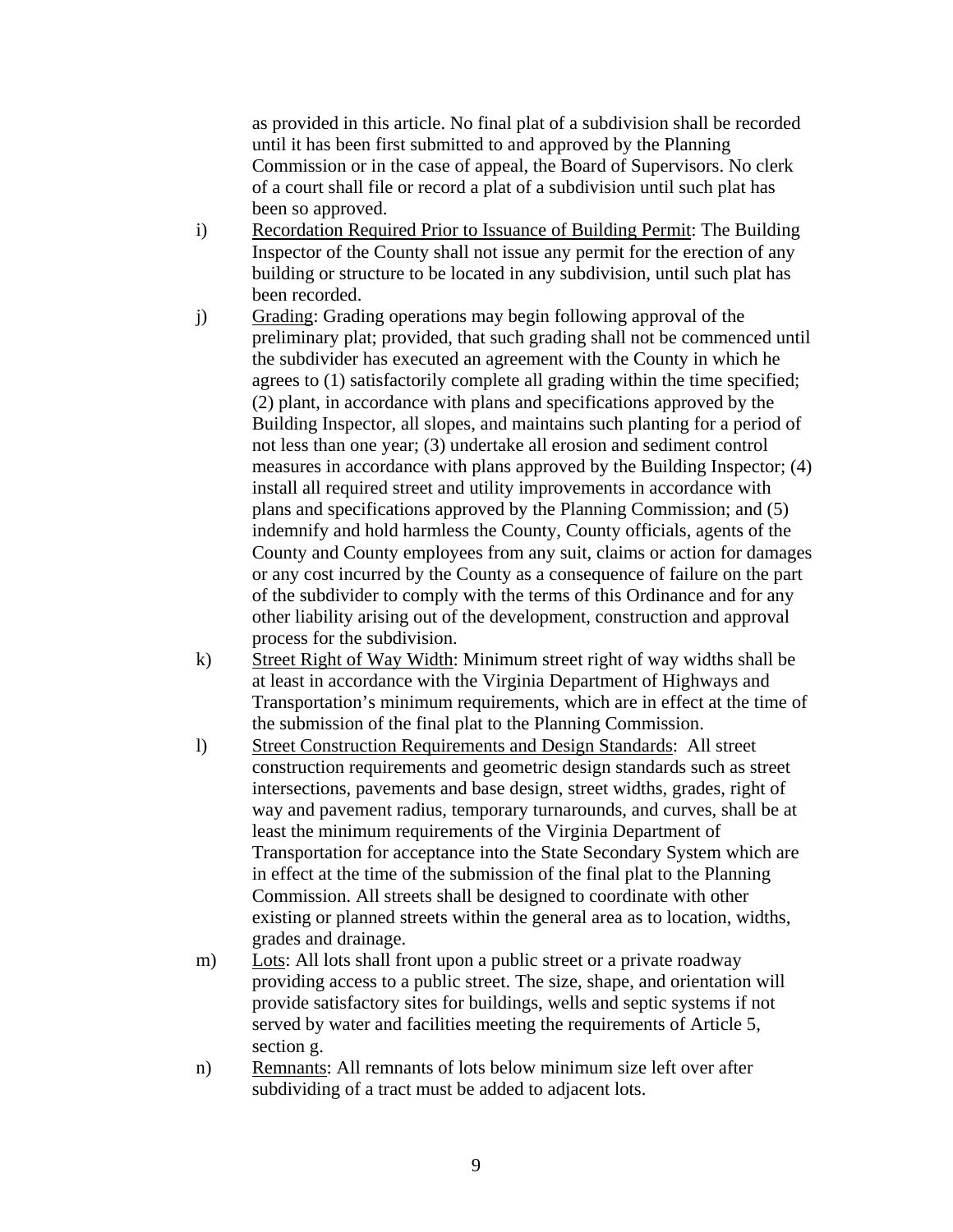- o) Size: The total area of each lot shall contain a minimum of one acre with the exception that lots served by local government provided public water and public sewer lines shall have a minimum of one half acre.
- p) Street names and signs shall be in compliance with E-911 requirements and standards.

## **Article 8**

#### Public Easements and Utilities

- a) Drainage:
	- 1. The subdivider shall make adequate provisions for storm and floodwater runoff, including the installation of all necessary drainage improvements and the dedication of all necessary drainage easements. The Planning Commission may require:
		- (i) Drainage easements through adjoining property to be provided by the subdivider;
		- (ii) Low lying lands along watercourses subject to flooding or overflowing during storm periods to be preserved and retained in their natural state of drainage-ways.
	- 2. If a subdivision involves new streets, the subdivider shall submit to the Virginia Department of Transportation all necessary information for the determination that adequate provisions for storm and floodwater will be made. Written approval by the Virginia Department of Transportation of the drainage plans shall be submitted to the agent prior to the approval of the final plat.
- b) Stormwater Detention Facilities in Residential Subdivisions:
	- 1. The design for all stormwater detention facilities shall be in accordance with professionally accepted hydraulic engineering practices, the Virginia Erosion and Sediment Control Handbook, or any later comparable source.
		- a. Stormwater detention facilities shall be located in perpetual, unobstructed public easements of appropriate width. They shall be shown on the subdivision plat. They shall be constructed in accordance with accepted construction standards and specifications.
		- b. The Subdivider, his heirs, successors, devisees and assigns shall assume all liability for the maintenance and operation of the stormwater detention facilities and shall hold the county harmless therefrom.
- c) Easements: Utility and other easements shall be provided as follows:
	- 1. The Subdivider shall submit to the Planning Commission a performance bond made payable to the Board of Supervisors to guarantee completion of and payment for all facilities and infrastructure costs associated with the subdivision, including but not limited to road construction, grading, drainage, utility construction, and all common use development to be dedicated for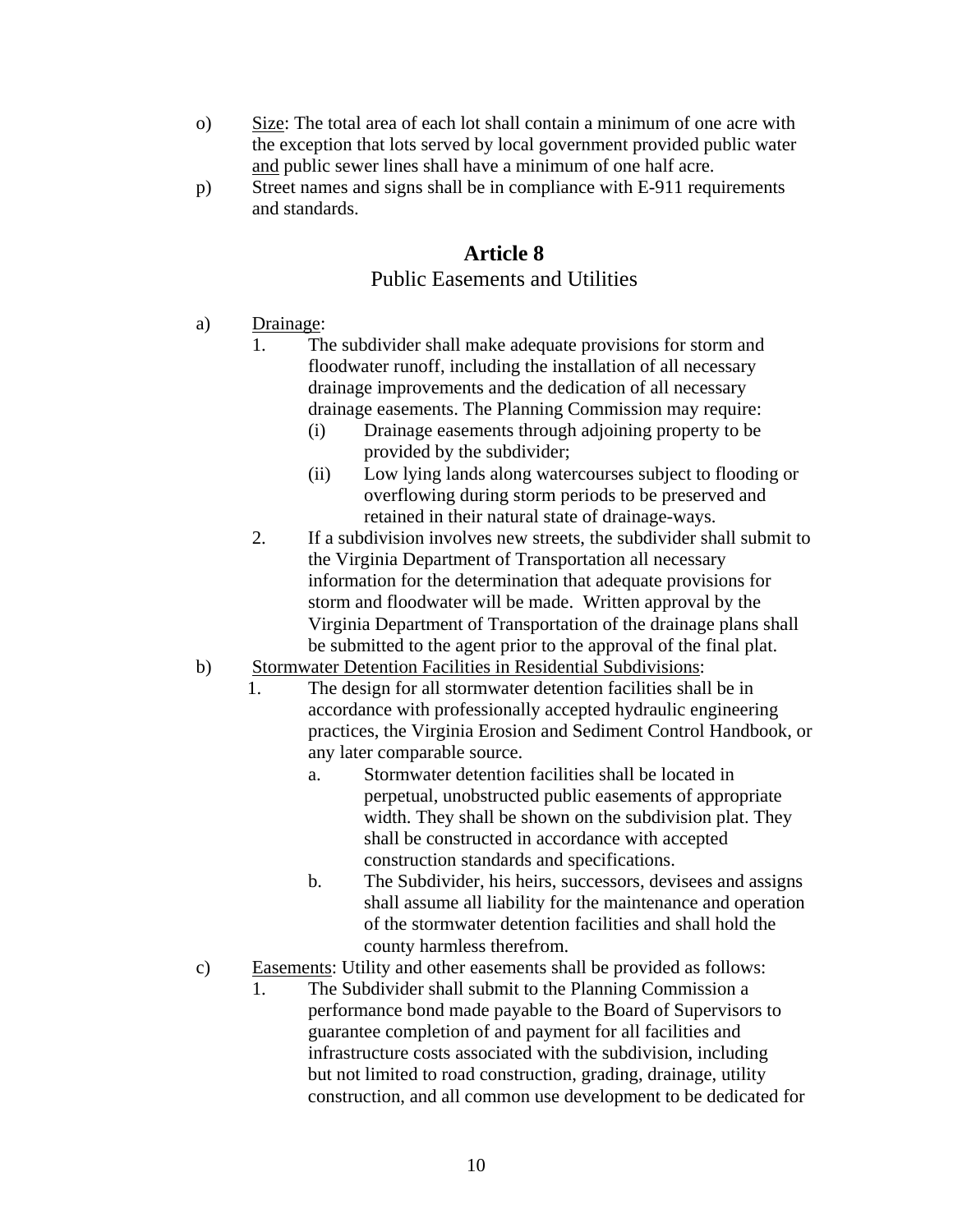public use, and an additional amount up to 25% of the foregoing as determined by the Planning Commission to protect the Board of Supervisors from financial liabilities involving damages or associated improvements to existing streets, utilities, and other facilities.

- 2. Utility Easements: Utility easements centered on rear or side lot lines shall be provided where deemed necessary by the Planning Commission and shall be at least ten (10) feet in width, or such greater width as may be needed to meet the requirements of the utilities. Utility easements shall include electrical, phone, cable television, water, sewer, etc.
- 3. Watercourse and Drainage Easements: Where a subdivision is traversed by watercourse, drainage way, channel or stream, there shall be provided a storm water easement or drainage right of way conforming substantially with the lines of such water course, and such further width or construction, or both, as will be adequate for the purpose. Parallel streets or parkways may be required in connection therewith.

# **Article 9**

### Variances

- a) Authority: The Planning Commission may authorize a variance from any provision of this ordinance in cases where it is determined that:
	- 1. Strict adherence to the provisions of this ordinance would result in substantial hardship or injustice; and
	- 2. The authorization of the variance will not be of substantial detriment to adjacent or nearby property; and
	- 3. The authorization of the variance will not be detrimental to the public safety, health, or welfare; and
	- 4. The variance will not substantially compromise the intent of this Ordinance. Any variance authorized will be recorded in the minutes, together with an explanation of the reasons for granting the variance.
- b) Procedure: All petitions for variances shall be made in writing and shall explain fully the grounds therefore. Petitions for variances shall be submitted to the County Administrator at least 14 days prior to the next scheduled meeting of the Commission. At its meeting, the Commission shall review and discuss the petition and shall vote to deny the petition, or to request additional information or alterations to the proposed variance from the petitioner, or to refer it to public comment on such notice and at such time as the Commission may determine, which shall nevertheless occur no more than 30 days thereafter. Within 10 days of any such public comment, the Commission shall vote upon whether to request additional information or alterations to the proposed variance from the petitioner before acting upon the petition, in which situation the procedure shall